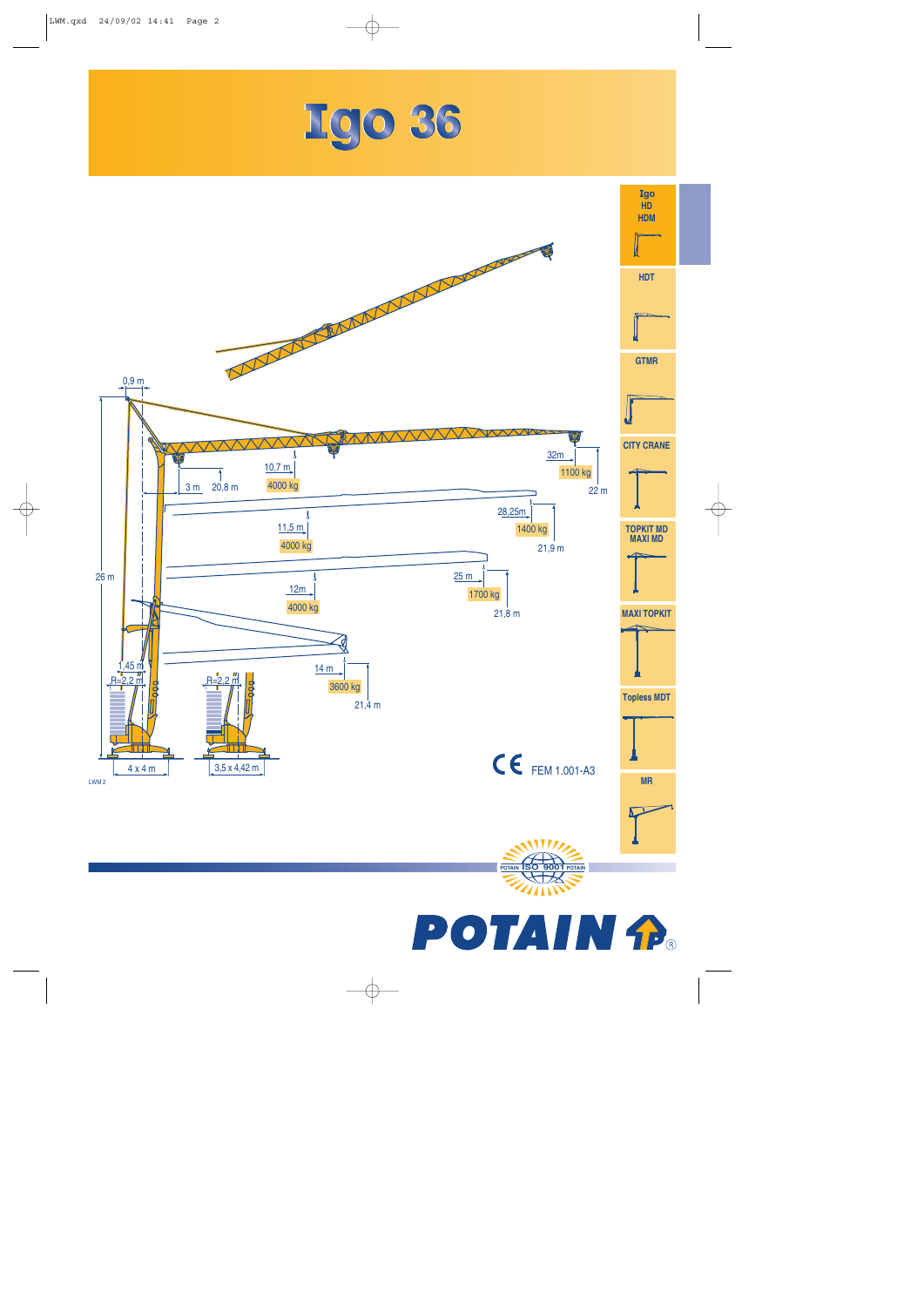

| Flèche relevée                   | <b>Example 1</b> Luffing jib  | <b>Example 3 Straccio impennato</b> | O         |
|----------------------------------|-------------------------------|-------------------------------------|-----------|
| <b>Ausleger in Steilstellung</b> | <b>Example 2 Flecha izada</b> | <b>E</b> Lanca inclinada            | <b>KP</b> |
|                                  |                               |                                     |           |





## **go 36**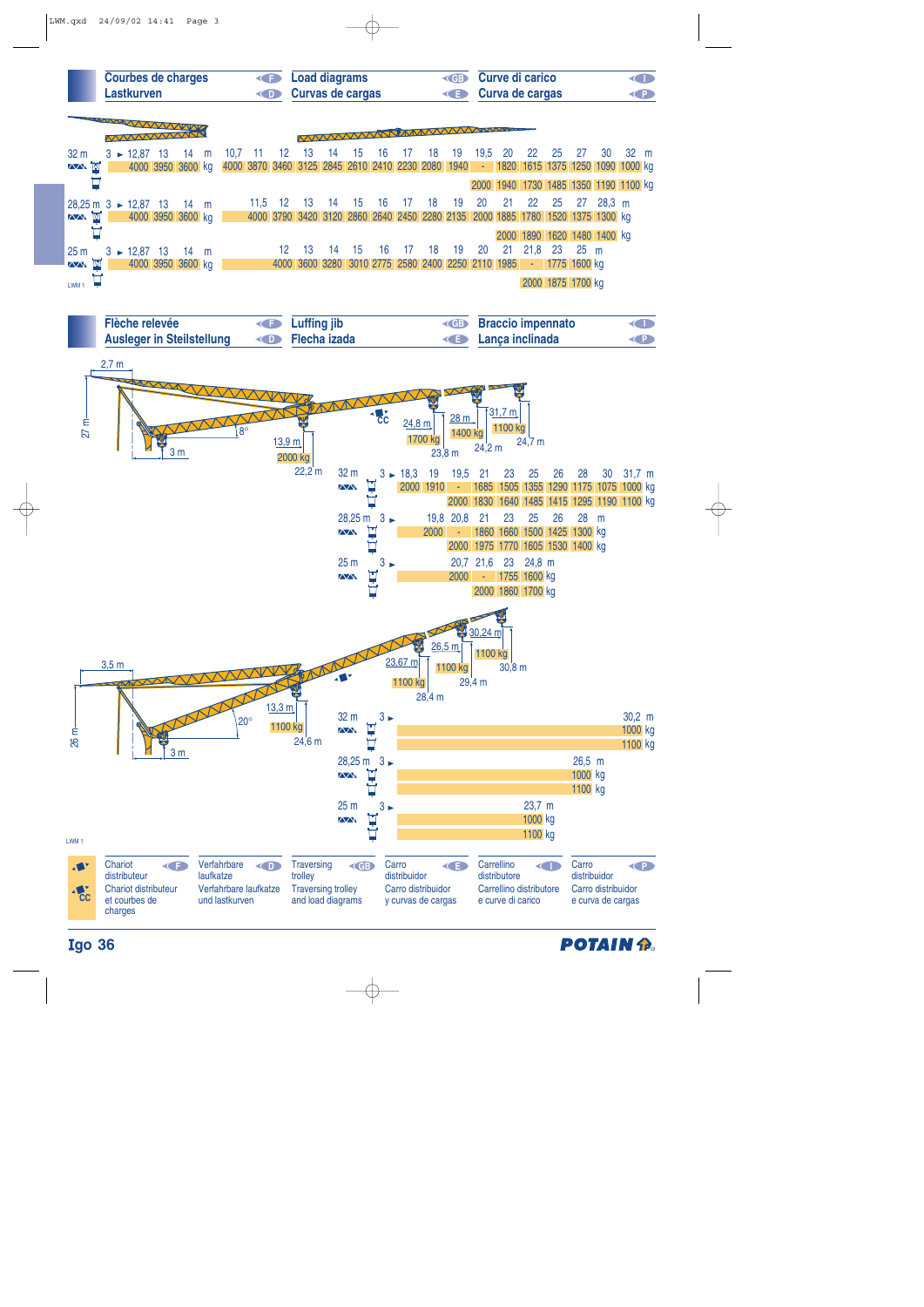|                                  | <b>Réactions</b><br><b>Eckdrücke</b>                                                                                                  | F<br>KD.                                                                                                                                | <b>Reactions</b><br><b>Reacciones</b>                                                                                                                 | <b>CGB</b><br><b>KE</b>                                                                                                                     | <b>Reazioni</b><br><b>Reacções</b>                                                                                                         | O<br><b>CP</b>                                                                                                               |
|----------------------------------|---------------------------------------------------------------------------------------------------------------------------------------|-----------------------------------------------------------------------------------------------------------------------------------------|-------------------------------------------------------------------------------------------------------------------------------------------------------|---------------------------------------------------------------------------------------------------------------------------------------------|--------------------------------------------------------------------------------------------------------------------------------------------|------------------------------------------------------------------------------------------------------------------------------|
| LWM <sub>1</sub>                 |                                                                                                                                       |                                                                                                                                         | ,45<br>$R = 2.2$ m<br>F <sub>1</sub><br>$3,5 \times 4,42 \text{ m}$<br>4x4m                                                                           | • 20 t $\blacksquare$ 16,3 t<br>F1<br>$\mathbf{A}$<br>10,4t                                                                                 |                                                                                                                                            |                                                                                                                              |
| $\bullet$<br>. .<br>$\mathbf{A}$ | Réactions<br>$\leftarrow$<br>en service<br>Réactions hors<br>service<br>A vide sans lest<br>(ni train de transport)<br>avec flèche et | Reaktionskräfte<br>in Betrieb<br>Reaktionskräfte<br>außer Betrieb<br>Ohne Last, Ballast<br>(und Transportachse),<br>mit Maximalausleger | <b>Reactions</b><br><b>KGB</b><br>in service<br>Reactions out of<br>service<br>Without load, ballast<br>(or transport axles),<br>with maximum jib and | Reacciones<br>KE<br>en servicio<br>Reacciones fuera de<br>servicio<br>Sin carga, sin lastre,<br>(ni tren de transporte),<br>flecha y altura | Reazioni<br>$\leftarrow$<br>in servizio<br>Reazioni fuori<br>servizio<br>A vuoto, senza<br>zavorra (ne assali di<br>trasporto) con braccio | Reacções<br>O<br>em serviço<br>Reacções fora<br>de serviço<br>Sem carga (nem trem<br>de transporte)-<br>sem lastro com lanca |

| <b>Mécanismes</b>     | <b>Mechanisms</b> | (CB) | <b>Meccanismi</b> |  |
|-----------------------|-------------------|------|-------------------|--|
| <b>\ntriebe</b><br>DD | <b>Mecanismos</b> |      | <b>Mecanismos</b> |  |

máxima.

massimo e altezza massima.

e altura máximas.

maximum height.

|                                |                                   |                     |                                   |                     |            |            |           |             |             | <b>IV</b>  |            |            | $ch - PS$<br>hp | kW |
|--------------------------------|-----------------------------------|---------------------|-----------------------------------|---------------------|------------|------------|-----------|-------------|-------------|------------|------------|------------|-----------------|----|
|                                | <b>15 LVF 10</b><br><b>Optima</b> | m/min<br>kg         | 3,4<br>2000                       | 28<br>2000          | 47<br>1100 | 52<br>1000 | 68<br>500 | 1,7<br>4000 | 8,6<br>4000 | 14<br>4000 | 26<br>2000 | 34<br>1000 | 15              | 11 |
| $\blacksquare$                 | <b>3 DVF5</b>                     |                     | $0 \rightarrow 19 \rightarrow 41$ |                     |            |            |           |             |             |            | 3          | 2,2        |                 |    |
| $\bigodot$                     | <b>RVF2 - 50</b>                  | tr/min U/min<br>rpm |                                   | $0 \rightarrow 0.8$ |            |            |           |             |             |            |            | 4          | 3               |    |
| <b>IEC 38</b><br><b>CEI 38</b> |                                   |                     |                                   |                     | <b>kVA</b> |            |           |             |             |            |            |            |                 |    |
| 400 V (+6% -10%) 50 Hz         |                                   |                     |                                   |                     | 22 kVA     |            |           |             |             | 2000/14    |            |            |                 |    |



## **go 36**

hauteur maximum

und Maximalhöhe.